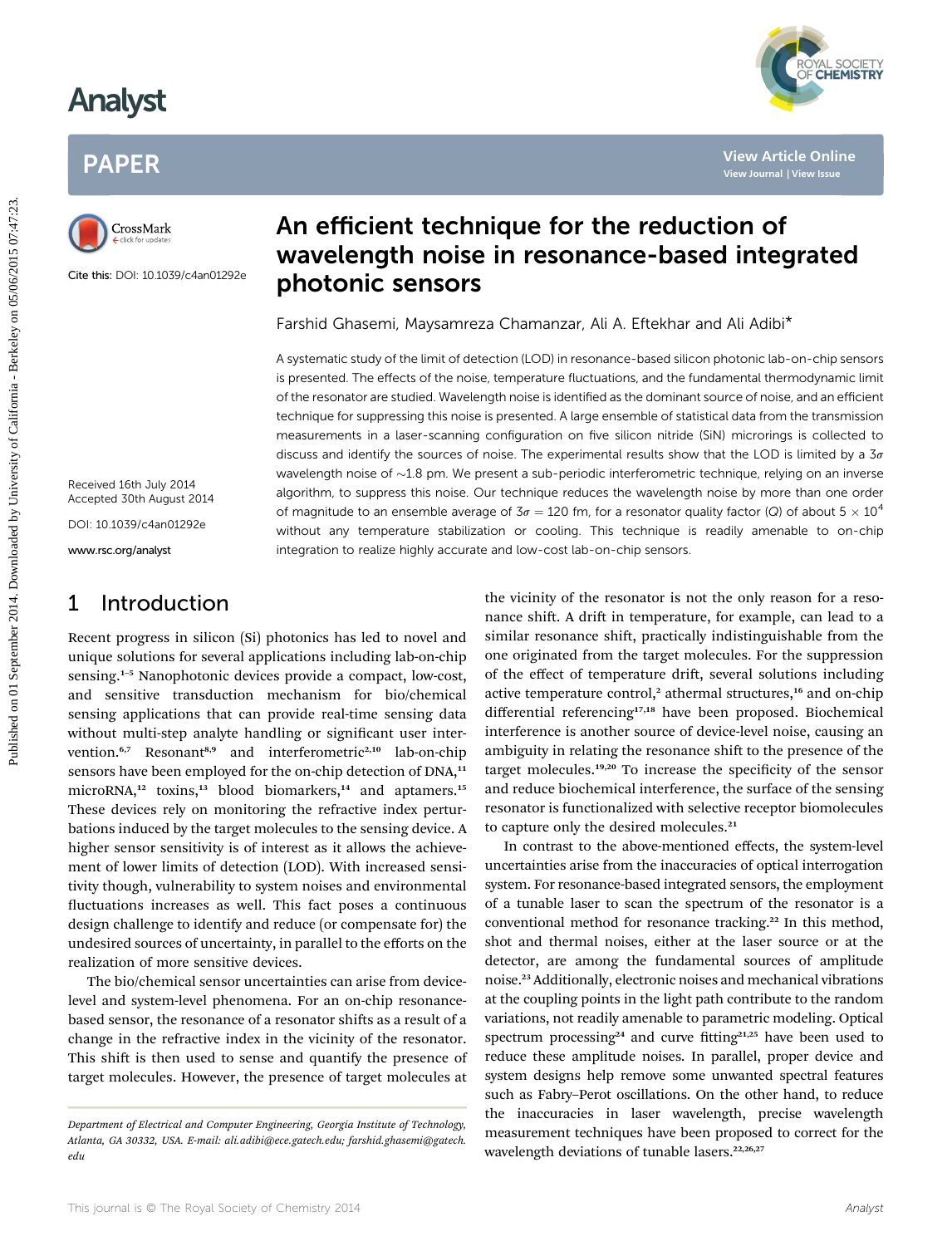This paper investigates the sources of uncertainty in resonance detection for resonance-based lab-on-chip sensors using SiN microring resonators as the sensing device. Microring resonators have attracted extensive attention because of their simple structure and CMOS-compatible fabrication.28,29 We present here a systematic and detailed statistical study of the experimental data from an array of SiN microring resonators to compare the relative signicance of different sources of uncertainty. The measurement variations are shown to originate from the laser scan, and a simple and effective interferometric correction technique is proposed and demonstrated to suppress this noise by more than one order of magnitude down to  $3\sigma \sim 120$  fm (wavelength error). Contrary to conventional fringe-counting methods, this technique takes advantage of the whole interferometric data to correct for sub-periodic wavelength deviations  $(i.e.,$ wavelength deviations much smaller than the spectral period of the interferometer). Our technique is simple, low-cost, suitable for on-chip integration, and excludes the use of active temperature controllers and high end wavemeters. The performance is studied across a relatively wide (6 nm) wavelength tuning range, as it is demanded in highly multiplexed sensing systems. Fundyst<br>
This paper investigates the survey of uncertainty in news challeng or input and<br>spectrum in the survey of the survey of the survey of the survey of the<br>distribution of the best method of California - and small dis

The structure of the article is as follows. In Section 2, we discuss device theory, fabrication, and experimental characterization setup. The sources of noise and their relative significance are discussed in Section 3. Based on these results, Section 4 is devoted to an effective wavelength measurement technique for the compensation of the dominant source of noise. The discussion of the results and final conclusions are summarized in Sections 5 and 6, respectively.

### 2 Microring resonators and optical system

#### 2.1 Theory

For a microring resonator, the phase matching condition, implied by the periodic boundary condition of the structure for the azimuthal mode order  $m$ , results in<sup>30</sup>

$$
\lambda_0 = \frac{2\pi r}{m} n_{\text{eff}},\tag{1}
$$

where  $\lambda_0$  (resonance wavelength) depends linearly on the average microring radius  $(r)$ , the effective index  $(n_{\text{eff}})$ , and inversely on azimuthal mode number  $(m)$ . For each transverse mode (having a distinct effective index), various azimuthal modes differ in their m-numbers and form equally-distanced resonances in the spectral domain. This spectral spacing is referred to as the free-spectral range (FSR).

The binding of the target molecules to the resonator surface perturbs the effective index, resulting in a shift of the resonance wavelength. For an individual on-chip resonator with a linear response, sensing limit of detection (LOD) is defined as

$$
LOD = \frac{3\sigma}{S},\tag{2}
$$

where  $S$  is the sensitivity, defined as the resonance shift divided by the input quantity (in terms of the thickness of a deposited monolayer, the bulk refractive index change of microring's

cladding, or input analyte concentration); and  $\sigma$  is the standard deviation of the measured resonance shift without any input molecules. The LOD is the smallest quantity of the analyte that the sensor can detect its presence, within a confidence limit of 1%. As evident from eqn (2), the LOD is determined by measurement repeatability, quantified by  $\sigma$ .

Smaller LODs are achieved either by the enhancement of the device sensitivity  $(S)$ , or through the improvement of detection accuracy (by reducing  $\sigma$ ). Although an increase in the device sensitivity can compromise other system performance measures, such as multiplexing capability within a fixed bandwidth, an improvement in the detection accuracy does not cause such compromises. Our discussion throughout this paper examines the  $\sigma$  in eqn (2) for the resonance tracking of integrated photonic resonators. Spectrally multiplexed sensor arrays function over a relatively wide bandwidth including several multiplexed resonances. Hence, it is also important for a highly multiplexed sensor system to maintain its low LOD (*i.e.*, small  $\sigma$ ) over a wide bandwidth.

### 2.2 Device design and nanofabrication

Fig. 1a shows the scanning electron micrograph (SEM) of a onedimensional array of five microring resonators with a width of 500 nm and an outer radius of about 20  $\mu$ m, serially coupled to a common bus waveguide with a widths of 500 nm. The resonance wavelengths of adjacent resonators differ by 0.25 nm, which is consistent with our design. Starting from a Si wafer, 4  $\mu$ m thermal silicon oxide (SiO<sub>2</sub>) was grown, and 240 nm stoichiometric SiN ( $n = 2.05$ ) was deposited using low-pressure chemical vapor deposition (LPCVD). The device pattern was



Fig. 1 (a) The SEM of five SiN microring resonators coupled to a bus waveguide. The width of each microring is 500 nm to ensure singlemode operation, and its radius is about 20  $\mu$ m. (b) The experimental transmission spectrum of the device. Marked resonances are four azimuthal mode orders of the five microrings. The normalized transmitted spectrum is calculated by dividing the transmission power to the baseline. The baseline is obtained by low-pass filtering the transmission power.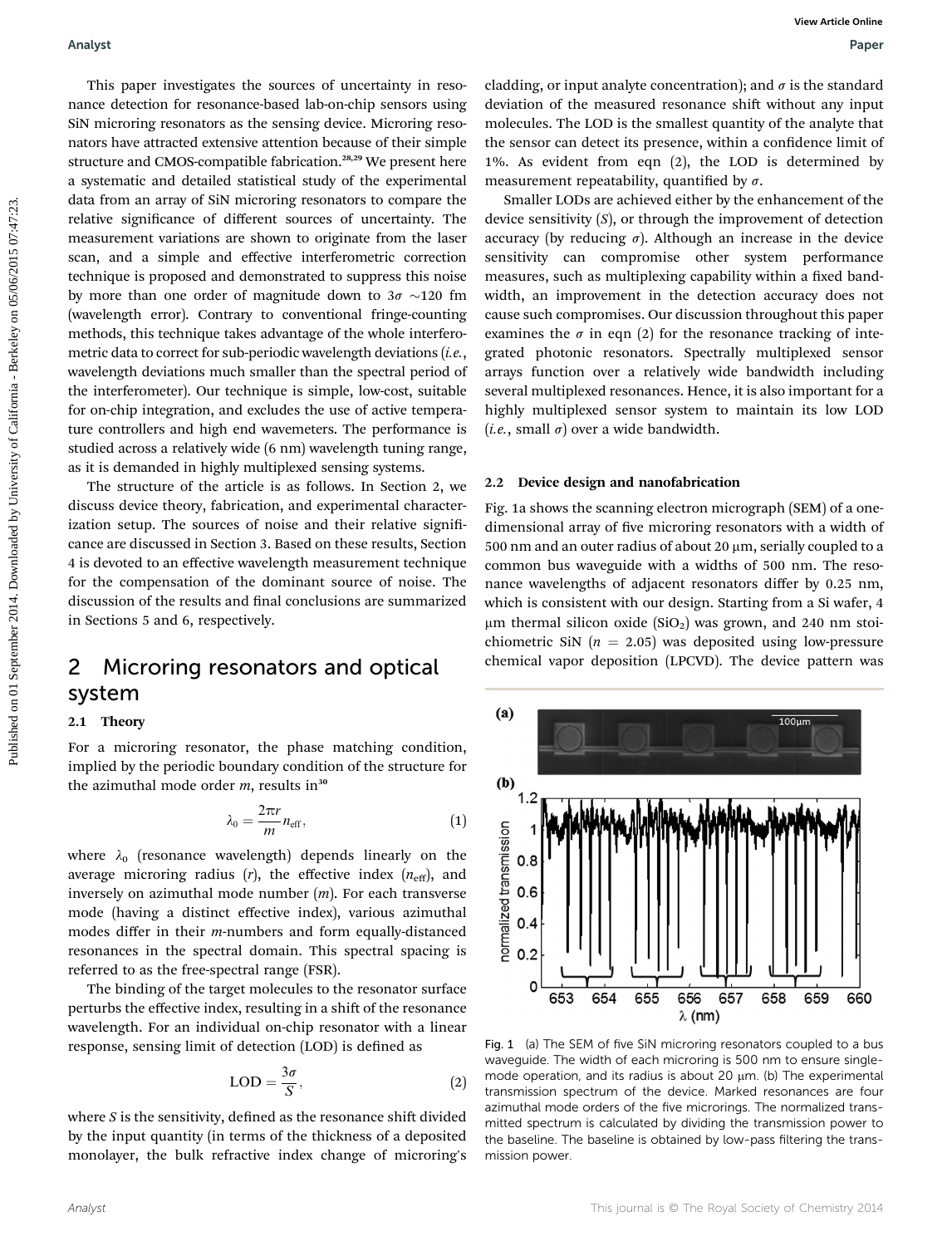written into ZEP520A electron-beam resist (from Zeon Corp.) by JEOL JBX-9300FS electron-beam lithography (EBL) system, and transferred into the SiN layer by inductively coupled plasma (ICP) etching using  $CF_4$  chemistry, leaving no SiN pedestal. The residual resist was stripped using Microposit remover 1165 (Shipley). The device was then covered by a 2  $\mu$ m layer of SiO<sub>2</sub> using plasma-enhanced chemical vapor deposition (PECVD) to exclude the effects of humidity or suspended particles in the air. The chip was finally cleaved to make waveguides accessible at the edges of the chip for input/output laser coupling.<sup>13</sup>

#### 2.3 Optical system and data set

Coherent laser light from a tunable external cavity diode laser (652–660 nm, Newport TLB 6305) is conditioned by a half-wave plate, a polarizing beam splitter, and a lens to be coupled to the transverse magnetic (TM) mode of the waveguide on the chip (magnetic field in the device plane). The light transmitted through the waveguide is projected onto a photodetector by an output lens. The setup is controlled by LabView software to synchronously scan the laser wavelength (from 652 nm to 660 nm) and record the detector readout. Laser scan rate is 1 nm  $s^{-1}$ ; and the spectrum sampling resolution is 20 fm. Normalized transmission spectrum is calculated by dividing the transmitted power (through the waveguide in Fig. 1a) to the baseline power. The baseline power is obtained by low-pass filtering the transmitted power to remove the resonance features of the spectrum. **Puper**<br> **Published on 101 September 2014. The control of the Control of the Control of the Control of the California - September 2014. The published of the University of California - Berkeley on 2014. The control of the** 

The presence of five adjacent resonances is clear in Fig. 1b. From the repeated resonances, the FSR of the resonators is measured to be 1.65 nm, which is consistent with our finiteelement simulations implemented in the COMSOL environment. We measured quality factors of 1.8  $\times$  10<sup>4</sup> to 7.1  $\times$  10<sup>4</sup> for the resonators, with an average of 5.4  $\times$  10<sup>4</sup> and standard deviation of 1.4  $\times$  10<sup>4</sup>. This variation is primarily caused by fabrication imperfections. The spectrum of a single resonance is shown in Fig. 2. The transmission of the device is measured repeatedly 60 times without changing any experimental



Fig. 2 Normalized transmission spectrum for a single resonance shown in Fig. 1. The linewidth is about 10 pm, and the Q is 6.5  $\times$  10<sup>4</sup>.

settings. We will use this ensemble for our statistical analysis in Sections 3 and 4.

### 3 Noise sources

In this section, noise sources are discussed; and their effects on the repeatability of the resonance detection, *i.e.*,  $\sigma$  in eqn (2), are examined. The result of this examination will then be used to minimize the uncertainty in resonance detection.

#### 3.1 Temperature effects

For integrated photonic devices, temperature fluctuations are among the most important environmental factors introducing undesired resonance drifts. In this regard, two distinct mechanisms should be distinguished from each other: (1) homogeneous temperature drifts; and (2) thermodynamic temperature fluctuations. On the one hand, the microrings are in contact with an environment with a time-dependent temperature. Thus, the temporal variations of average temperature lead to undesired resonance shifts. On the other hand, even if the average temperature is ideally stabilized, the temperature of the microring will fluctuate because of its finite volume. The temperature fluctuations of a microring in contact with a heat bath (i.e., the second noise source mentioned above) can be evaluated according to the thermodynamics of this system.

The resonance wavelength drifts (with a standard deviation of  $\sigma_{\lambda,T}$  originating from the homogeneous temperature drifts can be expressed in terms of average temperature drifts (with a standard deviation of  $\sigma_T$ ) as<sup>31</sup>

$$
\sigma_{\lambda,T} = \left( n_{\text{eff}} \alpha_L + \frac{\partial n_{\text{eff}}}{\partial T} \right) \frac{\lambda_0}{n_g} \sigma_T. \tag{3}
$$

Assuming a resonance wavelength  $(\lambda_0)$  of 655 nm, a group index  $(n_g)$  of 2.16; an effective index  $(n_{\text{eff}})$  of 1.73 (from COMSOL simulations);  $\partial n_{\text{eff}}/\partial T$  of 2.4  $\times$  10<sup>-5</sup> K<sup>-1</sup>, close to the thermooptic coefficient (TOC) of SiN;<sup>32</sup> and an effective coefficient of thermal expansion (CTE or  $\alpha_L$ ) of  $\simeq 2 \times 10^{-6}$  K<sup>-1</sup>;<sup>33,34</sup> the temperature sensitivity  $(\sigma_{\lambda,T}/\sigma_T)$  is about 8.3 pm K<sup>-1</sup> according to eqn (3). Equivalently, from our finite-element calculations of the resonance wavelength of the microring resonators implemented in the COMSOL environment, assuming a TOC of 2.4  $\times$  $10^{-5}$  K<sup>-1</sup> for SiN; a TOC of 1  $\times$  10<sup>-5</sup> K<sup>-1</sup> for SiO<sub>2</sub>;<sup>32</sup> and CTE of  $\simeq$  2  $\times$  10<sup>-6</sup> K<sup>-1</sup>; the temperature sensitivity is about 8.2 pm K<sup>-1</sup>.

This type of temperature drift can be avoided by athermal designs that compensate the wavelength drifts originating from the thermo-optic effect in the core with that from the cladding and the substrate of the structure by employing materials with positive and negative TOCs, so that  $\partial n_{\text{eff}}/\partial T = 0$ .<sup>16,31,35</sup> Another compensation technique is to use one or a subset of the microrings as reference. In doing so, each reference microring is isolated from the test solution by a protective layer.<sup>17,18</sup> The wavelength drifts of the reference microrings are attributed to the temperature variations and subtracted from the wavelength drifts in the sensing microring to compensate for the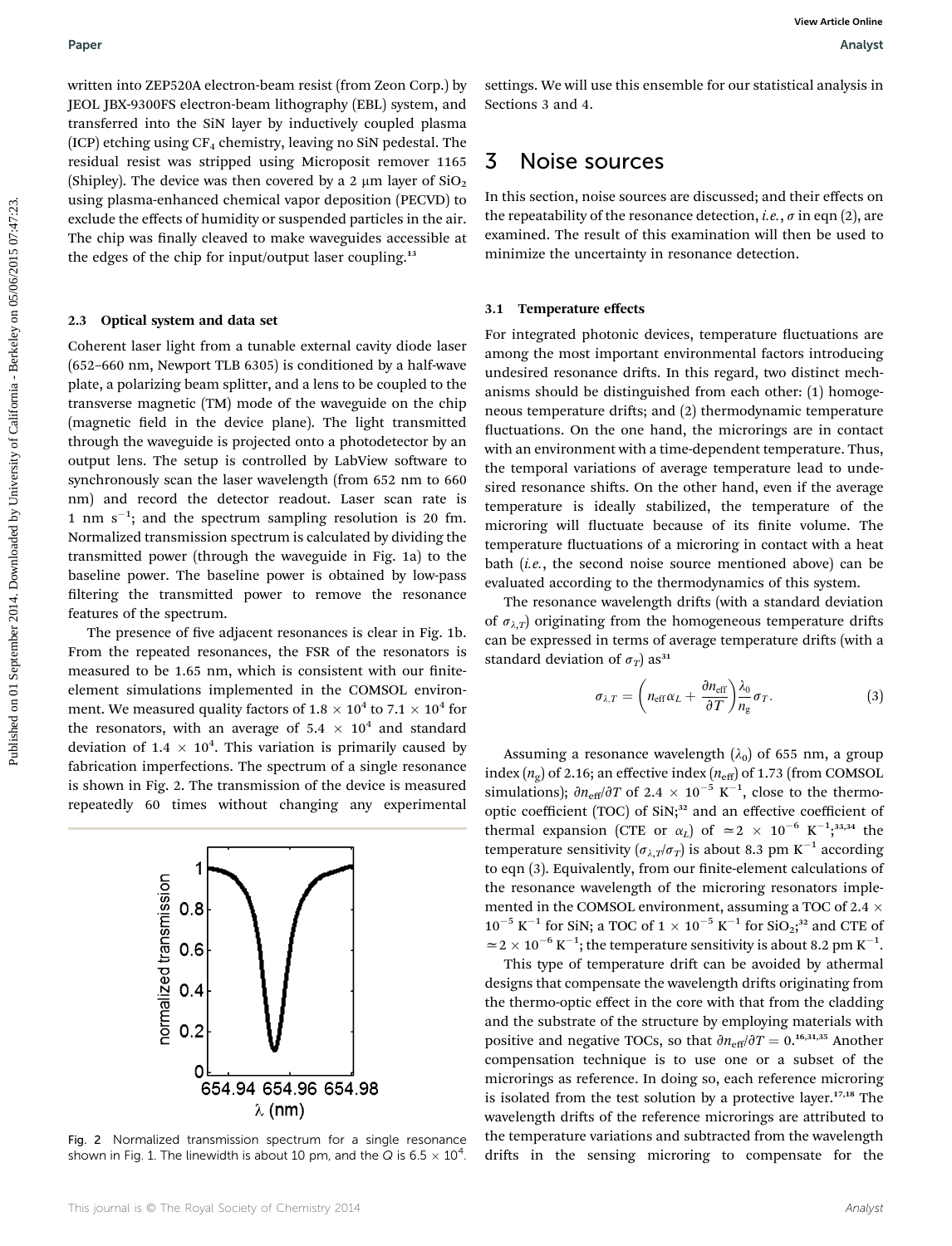homogeneous drifts. This differential resonance shift is not affected by a common drift in the temperatures of the microrings.

Although the average temperature drift can be compensated by athermal designs or differential measurements, such techniques do not help with the thermodynamic fluctuations of the temperature, where the contributions of different regions of the device (with either positive or negative TOC regions) are random variables adding up to form the overall resonance shift. The addition of these random variables will always result in an increased overall standard deviation, whether the TOCs are positive or negative. In this sense, SiN or  $SiO<sub>2</sub>$  resonators have an inherent advantage over Si resonators, because of their considerably smaller TOCs.

Thermodynamics sets a fundamental temperature noise floor for a microring in contact with a heat bath through the well-known equation<sup>36</sup>

$$
\langle u^2 \rangle = \frac{\kappa T^2}{\rho C V},\tag{4}
$$

with  $\kappa$ , T,  $\rho$ , C, and V being the Boltzmann constant, absolute temperature, material density, specific heat capacity of resonator material, and mode volume, respectively. For SiN microrings studied here with  $\rho =$  3.3 g cm $^{-3}$ ;  $C =$  7  $\times$  10<sup>2</sup> J kg $^{-1}$  $K^{-1}$ ; and  $V \approx 15 \mu m^3$ ; we will have fundamental thermal fluctuations of  $\sqrt{\langle u^2 \rangle}$   $\approx$  0.2 mK at room temperature (T = 300 K). Hence, with a sensitivity of 8.3 pm  $K^{-1}$ , the corresponding fundamental thermorefractive noise in the system is  $\sigma_{\lambda,T} \simeq 2$  fm at room temperature.

#### 3.2 Amplitude noise

Ideally, we need as many data points as the number of model parameters to estimate the resonance lineshape and determine the resonance wavelength. Practically, two types of nonidealities hinder an accurate estimation: (1) random amplitude noises; and (2) the lack of an exact model for the system. While the former results in an uncorrelated noise on the sampled spectrum, the latter generates a correlated pattern in the measurements. Shot noise and thermal noise, either at the laser, at the detector, or at the electronics, are examples of such random noises.37,38 Spectrum processing techniques, including denoising and the use of parametric fitting, have been used to reduce the random amplitude noise.<sup>24,39</sup> On the other hand, fabrication imperfections lead to resonance lineshape deformation, causing a correlated noise that can be most effectively removed by proper modeling. Examples of these deviations include Fabry–Perot oscillations and Fano-like resonance features,<sup>40</sup> added to the transmission spectrum because of fabrication imperfections introducing partial reflections.

The effect of random amplitude noises can be studied statistically by Monte Carlo simulations. We used a Lorentzian resonance with  $Q = 5 \times 10^4,$  an additive white Gaussian noise, and a sampling rate of 20 fm in our Monte Carlo simulations (with  $10^4$  iterations per data point), carried out similar to ref. 41. The generation of the Lorentzian resonance feature, the addition of the noise, and the determination of the resonance from

the noisy resonance feature were performed in MATLAB. The ratio of the amplitude of the resonance feature (1 V) to the standard deviation of the noise is defined as the signal-to-noise ratio (SNR). To estimate the resonance wavelength from the noisy data, we used and compared three different algorithms. The first algorithm simply searches for the minimum of the noisy resonance feature. The second algorithm considers a window of 201 samples, selected symmetrically around the minimum point of the noisy resonance feature, and fits a quadratic polynomial to the data using linear regression. The third algorithm fits a Lorentzian function, within the same window as the second method, to find the resonance features. The results shown in Fig. 3 compare three resonance detection algorithms in terms of the standard deviations of detected resonance.

By performing multiple experimental measurements of microring resonances, the amplitude noise around the resonance wavelengths is measured to be few millivolts. Thus the experimental SNR is around 50 dB, for which the standard deviation of these three detection techniques are respectively, 176 fm, 7 fm, and 5 fm according to the Monte Carlo simulation (see Fig. 3). The difference between the quadratic fit and the Lorentzian fit becomes noticeable for higher SNRs, but for the working range of our experiment (with a SNR around 50 dB) a simple quadratic fit is sufficiently accurate and will be used. The expected  $\sim$ 7 fm variations of the resonance wavelength using a quadratic fit will be compared against the experimental level of noise in Section 3.4 to determine whether the noise mechanism discussed in this section can be the dominant noise factor in our setup. Analyst<br>
hencegows at this differential transmete shift is red. the uniting the material functions in the material of the california - Mathematical complete the material complete the unit of the properties of the californ

#### 3.3 Wavelength noise

Our measurement setup measures  $\{\lambda, T(\lambda)\}\$  samples, providing the transmission,  $T(\lambda)$ , at each wavelength,  $\lambda$ . Section 3.2 described the effect of the amplitude noises on  $T(\lambda)$ . This section looks into the wavelength noise on  $\lambda$ . In our setup, the LabView software instructs the laser controller to scan the wavelength with a fixed forward slew rate  $(r)$  in time  $(t)$  as



Fig. 3 Comparison of the performance of the three detection methods for different noise levels calculated using Monte Carlo simulations.  $dB_{pm}$  is defined as 10 log( $\sigma/1$  pm).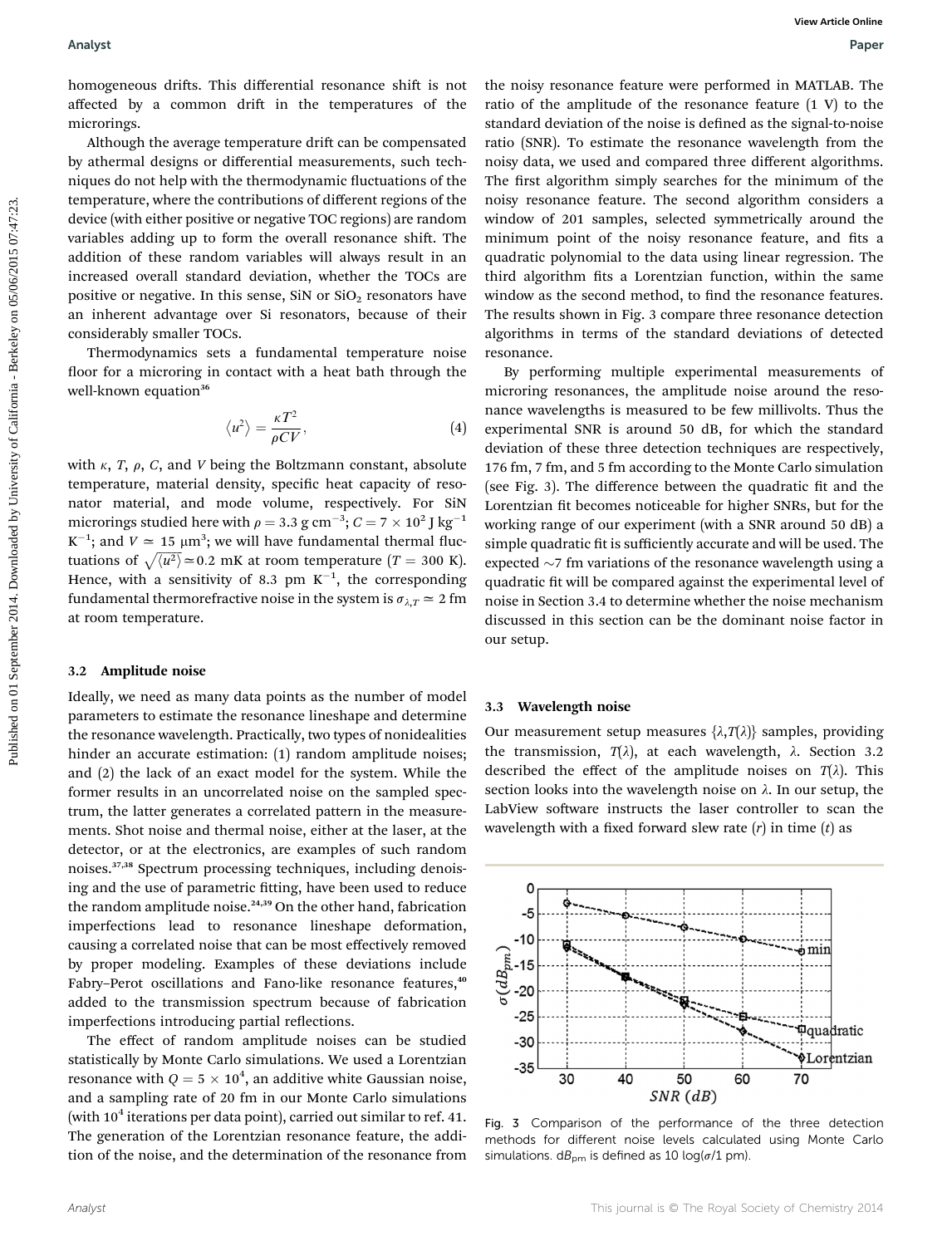$$
\lambda(t) = 652 \text{ nm} + r \times t, \tag{5}
$$

while collecting the readout of the detector to form data points  $\{\lambda(t_0), T(\lambda(t_0))\}$  at each time instant  $t_0$ . If the laser wavelength is off by  $\delta_{\lambda}(t_0)$ , the detector will record  $T(\lambda(t_0) +$  $\delta_{\lambda}(t_0)$ , instead of  $T(\lambda(t_0))$ , in the absence of any other noises. This deviation can also be modeled as an equivalent amplitude noise of

$$
\delta_T(t_0) = T(\lambda(t_0) + \delta_\lambda(t_0)) - T(\lambda(t_0)). \tag{6}
$$

However, the conventional representation of this noise is in the form of a noise on the wavelength, and it is referred to as the spectral noise $41$  or the wavelength noise. $42$ 

The prominent sources of wavelength noise in our setup are the phase noise of the laser; the inaccuracy of the tunable laser in setting the wavelength, resulting in a difference between the actual wavelength and the set wavelength of the laser at each time; and the jitter of analog-to-digital converter (ADC). Phase noise of the laser results in the broadening of the linewidth. Thus, the wavelength noise contribution from phase noise is on the order of the effective laser linewidth. The laser used in our setup has a linewidth of <300 kHz, which amounts to a wavelength noise of  $\sigma_{\lambda}$  < 0.4 fm. Practically, the laser linewidth is rarely the dominant limiting factor for the microring resonators discussed here considering typical  $\sim$ 100 kHz linewidths of existing commercial tunable lasers. For integrated photonic systems, hybrid on-chip Si photonic lasers have been demonstrated with a linewidth of 3.6 MHz, opening up the possibility for <MHz linewidths in near future.<sup>43,44</sup> Recent proof-of-concept demonstrations also indicate the possibility of kHz (i.e.,  $\sim$ 10 attometers) linewidths.<sup>45</sup>

At the above-mentioned linewidths, typically the variations induced by the tuning mechanism dominate the phase noise of the laser, especially where the tuning mechanism is mechanical or thermal. The external-cavity laser of this experiment uses Littman-Metcalf<sup>46,47</sup> configuration, which is commonplace for commercial external-cavity tunable lasers. The nominal wavelength tuning resolution of our laser is 20 pm.

#### 3.4 Noise measurement

The measurement of  $\sigma$  (total standard deviations in the resonance wavelength) from the experimental data described in Section 2.3 helps evaluate the dominant source of noise. We use the differential resonance shifts here in order to remove the effect of temperature and other environmental drifts. This also eliminates the undesired scan-to-scan variations of the laser wavelength  $(i.e.,$  the variations of actual wavelength for a fixed set wavelength from one scan to another), although it does not compensate for within-scan variations (i.e., the differential variations of actual wavelengths for any two set wavelengths in each scan). The total scan-to-scan variations were observed to be around 10 pm in the setup without differential resonance measurements. In order to compensate the scan-to-scan variations, we use the average of a number of neighboring resonances for each resonance as its reference resonance

wavelength. The  $N_r$  neighboring resonances are selected such that the resonance of interest (indexed  $i$ ) falls in the middle, *i.e.*, these neighbors range from  $i - |N_r/2|$  (closest integer smaller or equal to  $N_r/2$ ) to  $i + \lceil N_r/2 \rceil$  (closest integer larger or equal to  $N_r/2$ ). We calculate the differential shift for the *i*-th resonance  $R_i$  as

$$
\widetilde{R_i} = R_i - \frac{1}{N_r} \sum_{j=i-\lfloor N_r/2 \rfloor, j\neq i}^{i+\lceil N_r/2 \rceil} R_j.
$$
 (7)

Assuming the noises on the detected resonances to be independent and identically distributed random variables, the standard deviation of the *i*-th resonance referenced to its  $N_r$ neighboring resonances will be

$$
\sigma(i, N_{\rm r}) = \hat{\sigma} \sqrt{1 + \frac{1}{N_{\rm r}}},\tag{8}
$$

where  $\hat{\sigma}$  is the standard deviation of each detected resonance, originating from within-scan wavelength variations. We have plotted  $\bar{\sigma}$ , defined as:  $\sigma(i, N_r)$  averaged over  $i \in \{6, ..., 15\}$ , in Fig. 4. Fitting eqn (8) to this plot determines individual deviations of  $\hat{\sigma} = 410$  fm, which if accounted for by temperature only, corresponds to a temperature standard deviation of  $\sigma_T \sim 0.2$  K. As the farthest resonators are located 400 µm apart on the chip and all are scanned in about 8 seconds, the observed resonance variations of 410 fm cannot be solely attributed to temperature changes, as it corresponds to a temporal temperature fluctuation of  $\sim$ 1 K s<sup>-1</sup>, or a spatial temperature gradient of  $\sim$ 2 K mm<sup>-1</sup>, which is very unlikely for the practical condition of our setup. On the other hand, as argued in Section 3.2 for the amplitude noise, the measured SNR in our system corresponds to resonance variations of  $\sim$ 7 fm using a quadratic polynomial fit. According to the nominal 20 pm accuracy of the laser in tuning the wavelength, we believe that the laser scan wavelength noise is the dominant source of noise. Thus, any effort to reduce this noise will result in considerable improvement in the sensor performance. The experiments and observations presented in the Section 4 will further support this claim. **Puper**<br>  $\lambda(t) = 622 \tan t + r \times t$ . (5) excellength. The *N*, meighboring measures of Amist<br>
while collecting the nord on the detector in form data due anighlable range (amis)  $\lambda(t) = 2\pi r$ ,  $\lambda(t) = 2\pi r$ ,  $\lambda(t) = 2\pi r$ ,  $\lambda(t) = 2\$ 



Fig. 4 Experimental referencing performance (the standard deviation in eqn (7)) for different number of reference resonances involved. The solid line is the fit according to the model in eqn (8).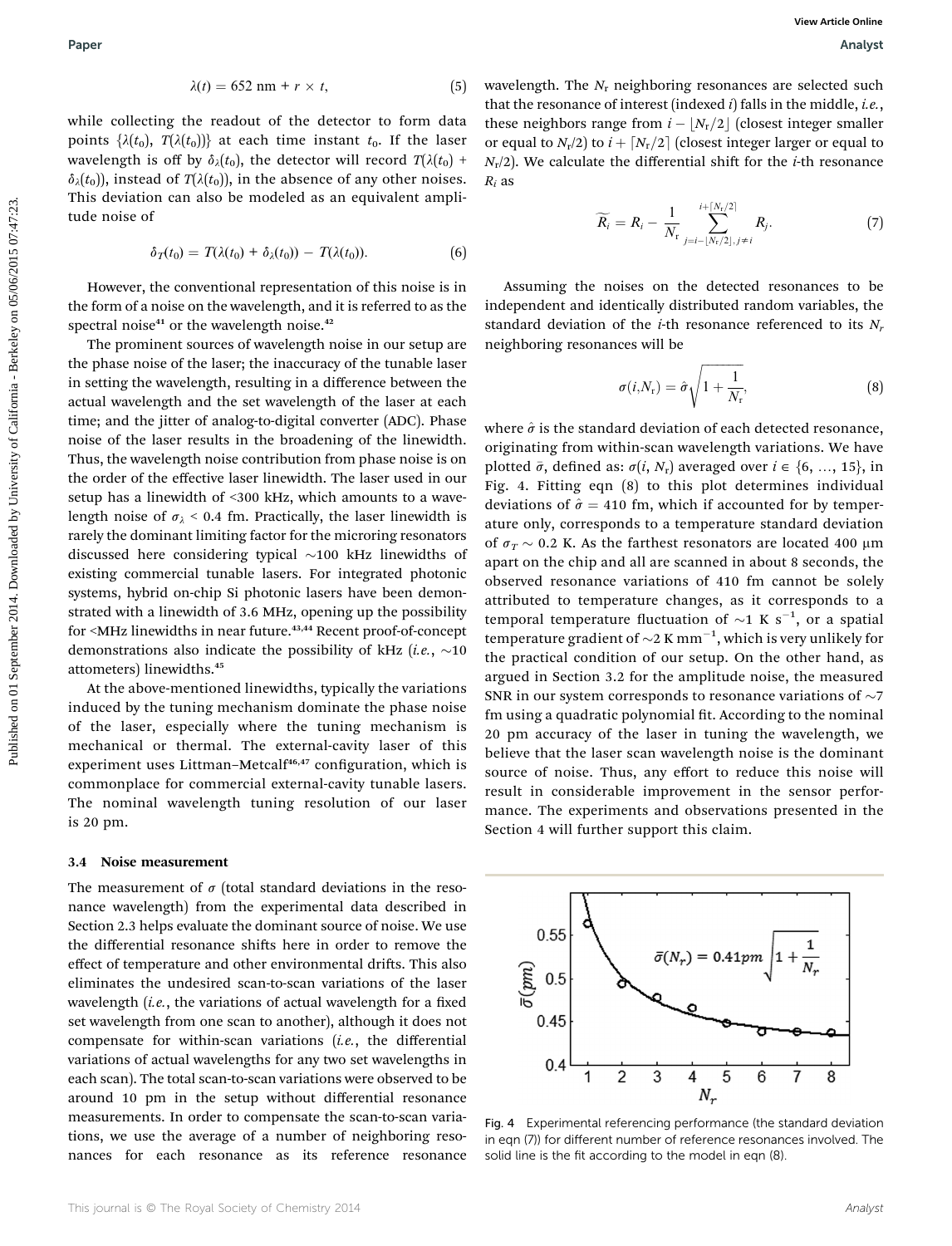### 4 Wavelength correction

In this section, we discuss an interferometric technique to monitor the wavelength and reduce the wavelength noise. The critical point in the resonance detection algorithm, where the dominant noise is added, is the assignment of pertinent wavelengths to the data points homogeneously sampled in time. This wavelength assignment is a projection from the time axis of the measurement to the wavelength axis, and we will refer to this projection as  $t-\lambda$  mapping.

To remove the wavelength noise, we measure a known and well-characterized spectral response simultaneously with our microring sensor, and use the inverse function of the spectral response to find the relative wavelengths. As shown in Fig. 5, we use a Michelson interferometer to meet this goal, although the method can work with any other device with a robust spectral response. As we are interested in the relative, rather than absolute, resonance shifts; the interferometer does not need any moving parts.<sup>48,49</sup>

The measurement of the transmission power of the device by detector  $D_1$ , and all the parameters of the measurement system (laser scan rate, sampling resolution, etc.) are similar to those explained in Section 2.3. The Michelson interferometer in Fig. 5 is designed to have a period of 1.58 pm. This period is chosen to be wide enough so that the system can densely sample the interferometer oscillations, but narrow enough to keep the detector noise of the interferometer much smaller than the interferometer peak-to-peak oscillations. Since analog-to-digital converter (ADC) samples are evenly spaced in time, a uniform wavelength scan is expected to result in a sinusoidal readout by the interferometer detector  $(D_2$  in Fig. 5).

The wavelength difference among the data points is calculated using the inverse function of the sinusoidal response of the interferometer. This process is depicted in Fig. 6, where the wavelength offset,  $\delta \lambda(t)$ , relative to the closest peak  $(\lambda_n^{\rm peak})$ , is



Fig. 5 Sensor characterization setup with a Michelson interferometer for the compensation of wavelength noise. After the polarizing beam splitter (PBS), the TM polarization is used as the input to the sensor chip, while the TE polarization is directed toward the Michelson interferometer. M denotes mirror; L, objective lens; D, detector; and  $\lambda/2$ , half-wave plate. The LabView module includes an analog-todigital converter that samples the analog readout of the detectors  $D_1$ and  $D_2$ , and sends the digitized samples to the personal computer (PC).



Fig. 6 Interferometer recording by detector  $D_2$  in Fig. 5, from 0 to 0.7 ms. The parameters used in eqn (9) are marked on this figure. The amplitude data contains the wavelength deviation information.

$$
\lambda(t) = \lambda_n^{\text{peak}} + \delta \lambda(t)
$$
  
= 
$$
\lambda_n^{\text{peak}} \pm \Delta \lambda \left[ \frac{1}{4} - \frac{1}{2\pi} \sin^{-1} \left( \frac{I(t) - I_0}{I_1} \right) \right],
$$
 (9)

in which  $I(t)$  is the interferometer readout at time t, and  $\Delta \lambda$  is the interferometer period in wavelength domain. The baseline  $(I_0)$  and local interferometer amplitude  $(I_1)$  are estimated by fitting a sinusoid locally to the data. The  $\pm$  in eqn (9) refers to the temporal positioning of the data point after (for  $+$ ) or before (for  $-$ ) the closest peak ( $\lambda_n^{\text{peak}}$ ). Eqn (9) provides the required inverse function for  $t-\lambda$  mapping.

Fig. 7 shows the experimental readout for forward slew rates (*i.e.*, scan speeds) of 0.5, 1, and 6 nm  $s^{-1}$ . A MATLAB code was prepared to identify and count all the interferometer peaks. The data from  $D_2$  is smoothened by a 40-point moving average filter (about half the length of one interferometer period) and local maxima/minima are used to identify the interferometer periods.  $I_0$  is calculated as the average of the amplitudes of the two closets extreme points (minima or maxima) points, and  $I_1$  is calculated as the half the difference of the amplitudes of these two extreme points. Finally, the mapped wavelength for each data point is calculated using eqn (9). Each scan of the spectrum contains around 5000 interferometer peaks. The code was capable of recognizing the scans wherein one or more of these interferometer peaks were not successfully identified. This can happen because of a drastic deviation of the laser scan during one or few of the interferometer periods. Such scans, occurring in about 5% of the cases, were removed from this study as the code has been able to identify them a priori. To avoid the occurrence of such scans, the combination of two interferometers (with fine and coarse periods) and more complex pattern recognition algorithms can be used to increase the reliability.

Next, we experimentally investigate the efficiency of the  $t-\lambda$ mapping algorithm in reducing the wavelength noise of the sensor structure in Fig. 5. The resonances are studied in  $(R_i, R_j)$ pairs, where  $|i - j| \neq 5$ , 10, or 15 (to exclude the pairs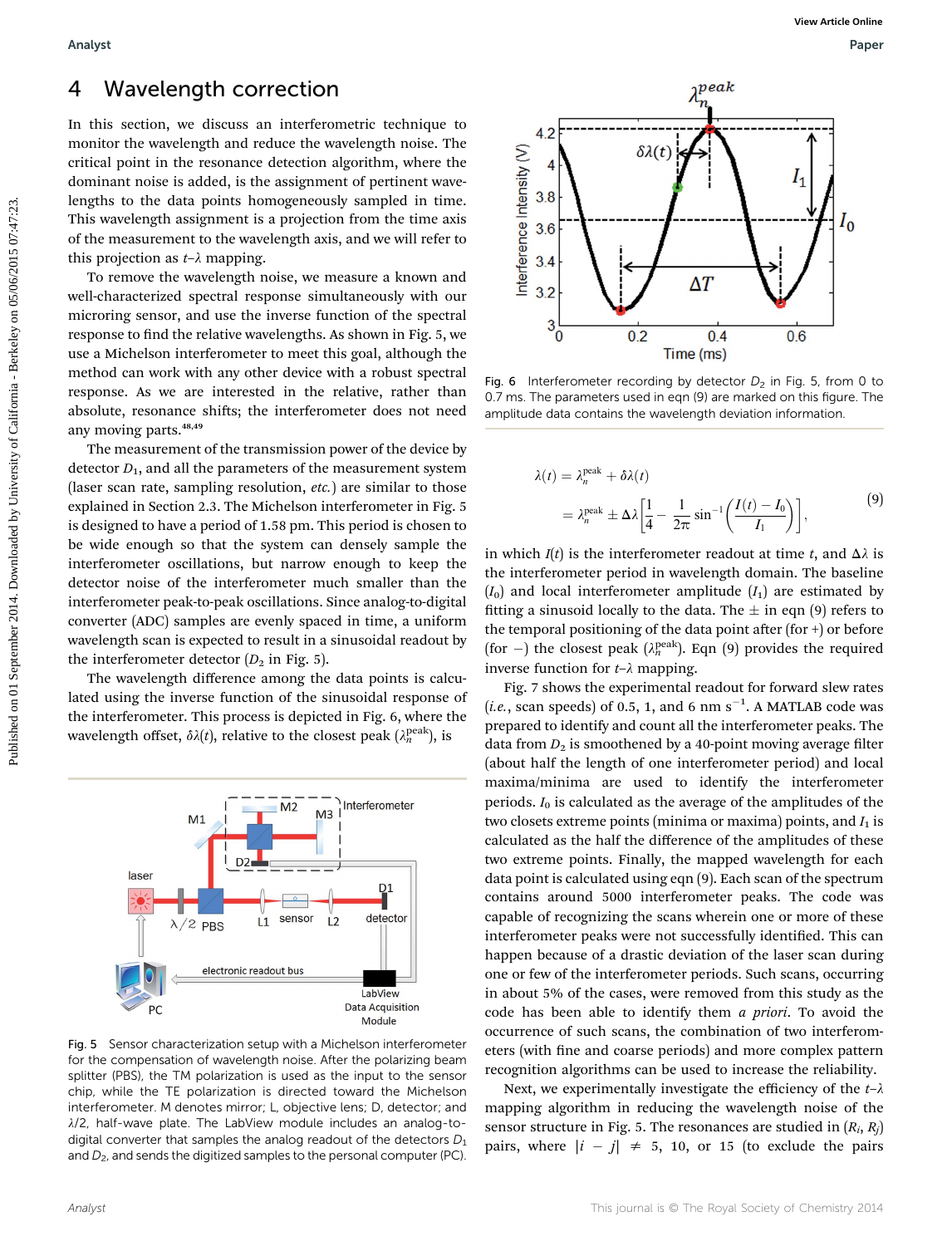

Fig. 7 The interferometer output of the setup in Fig. 5 (measured by  $D_2$ ) for different laser scan speeds. Forward slew rates are (a) 0.5 nm s<sup>-1</sup> (b) 1 nm s<sup>-1</sup> (c) 6 nm s<sup>-1</sup>. The parameter  $\lambda$  here shows the nominal set wavelength of the laser itself, calculated by a linear mapping from the time domain (i.e., time instances at which the ADC samples the detectors) to wavelength domain, assuming that the laser scan is linear. A linear scan results in a sinusoidal interferometer output. The observed deviations in these figures from the expected sinusoid curve correspond to the deviations of the laser from the linear regime of scan. The deviations are random and these figures represent the typical amplitude of the deviations.

corresponding to different azimuthal modes of the same resonator). This provides us with  $\begin{pmatrix} 20 \\ 2 \end{pmatrix}$  $2 - \frac{20 \times 3}{2} = 160$  pairs in total, where  $\begin{pmatrix} 20 \\ 2 \end{pmatrix}$  $\Big) = 20!/2!(20-2)!$ . For each pair, the standard deviation Zof the spectral spacing  $(R_i - R_j)$  is calculated over the ensemble of 60 measurements. A representative probability distribution function for two resonances, with  $R_i - R_j = 5.097$  nm, is shown in Fig. 8a.



Fig. 8 Comparison of the standard deviation of resonance detection with and without  $t-\lambda$  mapping. (a) An example of the probability distribution functions for one of the pairs with an average resonance spacing of  $R_4 - R_{20} = 5.097$  nm in the two cases. (b) The histograms of standard deviations with ( $\sigma_{int}$ ) and without ( $\sigma_0$ ) t– $\lambda$  mapping.

The average over all 160 pairs using the interferometric technique is  $\sigma_{int}^{avg} = 41$  fm, compared to  $\sigma_0^{avg} = 585$  fm without the interferometer. The smallest standard deviation in this data set is 15 fm ( $3\sigma_{int} = 45$  fm) corresponding to 11th and 13th resonances,  $R_{13} - R_{11}$ . The standard deviation of  $\sigma_{int}$  over the 160 resonance pairs is 19 fm. A histogram of the standard deviations for the resonance pairs, with and without the interferometric correction, is illustrated in Fig. 8b. The ability of the interferometer-based technique for reducing wavelength error is evident from Fig. 8.

We also calculated the statistical distribution of the improvement ratio  $(IR.)$  in terms of standard deviations, *i.e.* 

$$
\text{I.R.} = \frac{\sigma_0^{(i,j)}}{\sigma_{\text{int}}^{(i,j)}},\tag{10}
$$

for above-mentioned  $(i, j)$  pairs of the resonances, where  $\sigma_{int}^{(i,j)}$ and  $\sigma_0^{(i,j)}$  denote the standard deviation of  $R_i - R_j$  after correcting the wavelength with  $t-\lambda$  mapping, and that with simple linear mapping (without any correction). The improvement ratio has an average of  $\sim$ 18, a median of  $\sim$ 16, and a standard deviation of  $\sim$ 9. This clearly shows the power of our proposed correction technique in reducing the dominant noise factor in the sensor structure of Fig. 1a.

### 5 Discussion

Accurate resonance wavelength detection in resonator-based lab-on-chip sensors is a crucial step for achieving low LODs and reliable, repeatable performance. The results shown in Fig. 8 suggest that our  $t-\lambda$  mapping technique improves the detection accuracy of the sensor in Fig. 1a by more than one order of magnitude down to an average standard deviation of  $3\sigma = 120$ fm, leading to an enhancement in the LOD by a similar factor. This observation reveals that the deviations in the initial system This observation reveals that the deviations in the initial system<br> $(\sigma_0^{\text{avg}} = 585 \text{ fm}$  in Section 4, or equivalently,  $\sqrt{2}\hat{\sigma} = 580 \text{ fm}$  from Section 3.1) were dominated by the wavelength noise of the laser. The results also demonstrate the possibility of achieving an accuracy of  $3\sigma \sim 45$  fm (calculated from the 60 measurements of two specific resonances) using only one reference resonator and without cooling or temperature stabilization. The interferometer measurements are carried out in parallel to the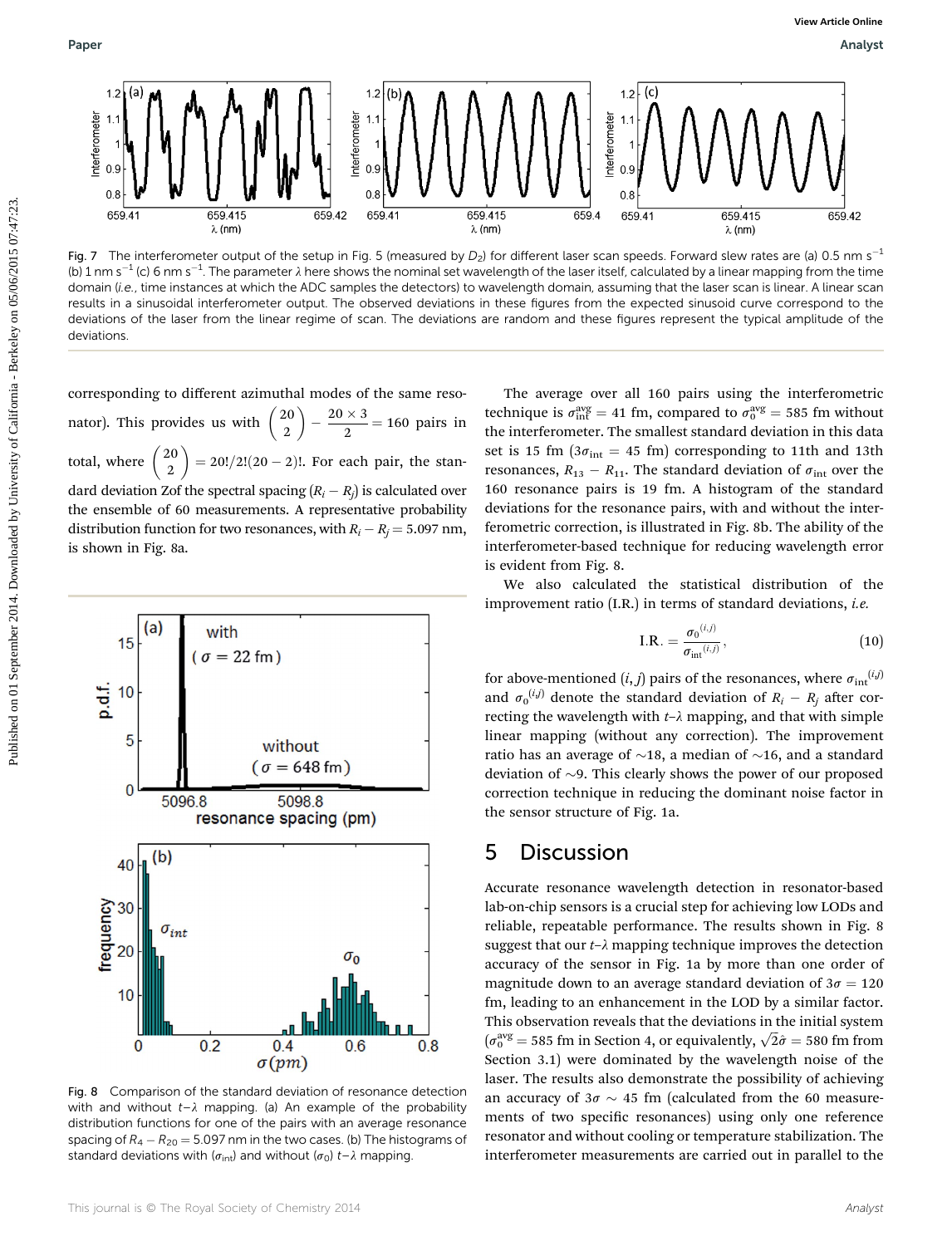transmission measurements of the device, and the required data processing involves a moving-average filtering and few mathematical operations per data point. Thus, even using modest processors, our technique does not reduce the detection speed.

We did not use any temperature control or cooling for our measurements. Using a cooled and thermally stabilized ber-based interferometer, with an FSR of 40.8 MHz, a repeatability of  $\sim$ 0.4 fm has been reported for microtoroids.<sup>27</sup> This accuracy, however, entails a temperature stabilization better than  $\sim$ 1  $\times$  10<sup>-4</sup> K for an SiO<sub>2</sub> microtoroid resonator. Our setup does not require any temperature control on the resonators or on the interferometer. Using thermal stabilizers in our system can improve the measurement accuracy, but such techniques add considerable complexity to the sensor and limit its practical application, especially in point-of-care and resource-limited settings. Furthermore, it has been the objective of this work to achieve accuracy homogeneously over a relatively wide bandwidth (here 6 nm), which is of interest for the applications requiring a high degree of spectral multiplexing. It should be mentioned that the use of high-end laboratory equipment might obviate the need for an interferometer, but increases the complexity, cost, and size of the system considerably.<sup>50,51</sup> Note that our technique can be readily used in many existing photonic resonance-based sensor chips to improve the detection limit by at least one order of magnitude without being limited to a specific resonator type, substrate material, or an interferometer configuration.

In another report, a 25 GHz Fabry–Perot etalon has been used as a wavelength reference to achieve a root-mean-square noise of 220 fm (*i.e.*, a  $3\sigma$  noise 660 fm) for Si microrings.<sup>22</sup> The technique proposed here takes advantage of the amplitude of the interferometer readout at each data point to correct the associated wavelength deviation, as opposed to relying only on the data from the interferometer peaks. Therefore, this technique can correct for the sub-periodic deviations between the adjacent peaks. Such sub-periodic deviations are completely missed in the simple interpolation of the wavelength values measured only at the peaks.

Although we have used SiN microrings as the sensing resonators, the concept discussed here is applicable to other resonance tracking systems. The integrated version of this technique, e.g., realized in the form of a Mach–Zehnder interferometer, benefits point-of-care and handheld bio/chemical sensing applications.<sup>52</sup> Furthermore, it allows for low-cost tunable lasers to scan the spectrum without requiring complex feedback circuitry for controlling the wavelength. In another aspect, our technique mitigates the issue of laser idle time in resonance-free bands of the spectrum. Adding a coarse interferometer (with a larger period), working in tandem with the fine interferometer used here, enables higher scan rates in resonance-free bands of the spectrum without loss of accuracy. As the internal configuration of the external cavity diode laser used here is one of the most widely used configurations in commercial lasers, we expect the conclusions here to be bene ficial for other studies using similar setups. It should also be noted that because of its general nature, our technique can be

applied to other on-chip resonance-based photonic sensors, such as photonic crystals and slot microrings.

To put the numbers from this study in a practical context, we discuss the specific case of cardiac biomarker detection for the diagnosis of heart failure. Cardiac troponin I (cTnI) is one of the most widely used blood biomarkers for the detection of myocardial injury.<sup>53</sup> For a typical sensitivity of  $\sim$ 100 pm nm<sup>-1</sup> for the SiN microrings (*i.e.*,  $\sim$ 100 pm resonance shift for the deposition of a 1 nm layer with the refractive index of 1.45), a wavelength resolution of  $3\sigma \approx 120$  fm demonstrated here corresponds to an equivalent layer of about 1 pm thick, as the thinnest layer that the sensor is able to detect on its surface. Assuming a diameter of 4 nm for cTnI (the typical dimension of proteins with about 200 residues, as is the case for cTnI), a 1 pm layer on the SiN microring sensor amounts to the volume of about 4000 cTnI molecules. With a typical surface coverage of  $10^{12}$  antibodies per cm<sup>2</sup>,<sup>54</sup> about  $10^6$  antibody molecules will be available on the microring surface after antibody immobilization. As the smallest number of cTnI molecules on the surface that the sensor is able to sense is 4000, the smallest cTnI concentration that the sensor can sense is  $4000/10^6 \times K_D$  (K<sub>D</sub> is dissociation constant for cTnI/anti-cTnI). Assuming a dissociation constant in the nanomolar range (*i.e.*,  $K_{\text{D}} \sim 1 \text{ nM} \sim 24 \mu\text{g}$  $1^{-1}$ , as the molecular weight of cTnI is 24 kDa), the smallest cTnI concentration that this sensor can sense is  ${\sim}0.08 \mu g \, 1^{-1}$ . This detection limit is within the clinically relevant range for cTnI.55,56 Therefore, using our proposed technique, clinically relevant concentrations of cTnI can be detected without the need to time-consuming sample preconcentration methods.<sup>57</sup> It should be noted that in order for the sensor system to take advantage of the wavelength correction technique discussed here, proper surface chemistry prohibiting non-specific binding should be used to avoid the dominance of biochemical noises in practice.<sup>58</sup> In this sense, the estimated value here (*i.e.*, LOD  $\sim$  $0.08 \mu g$   $1^{-1}$ ) will be a lower bound for the LOD of the complete sensor with the surface chemistry included. Published consideration on the device, and the required inguished to the thermal constrained by Detail consideration of the consideration of the state of California California - Berkeley on the constrained by University of

### 6 Conclusion

A detailed study of noise sources in the laser-scanning setup for multiplexed integrated photonic sensors, which is a common configuration in many sensing scenarios, shows that the major source of noise is the inaccuracy of the laser in setting the wavelength. An efficient interferometric technique relying on sub-periodic wavelength correction was proposed and experimentally demonstrated to improve the detection accuracy by more than one order of magnitude from  $3\sigma = 1.8$ pm to  $3\sigma = 120$  fm (with  $\sigma$  being the standard deviations of measured resonance wavelength). This is the best reported repeatability at room temperature for the resonance detection of integrated microring and photonic crystal resonators to the best of our knowledge. Our technique is distinct from conventional interferometry techniques in its capability of sub-periodic wavelength correction enabled by the use of an inverse algorithm. The corresponding improvement in the LOD of the lab-on-chip sensors, by adding a simple interferometer without any temperature stabilization or cooling, is a main advantage of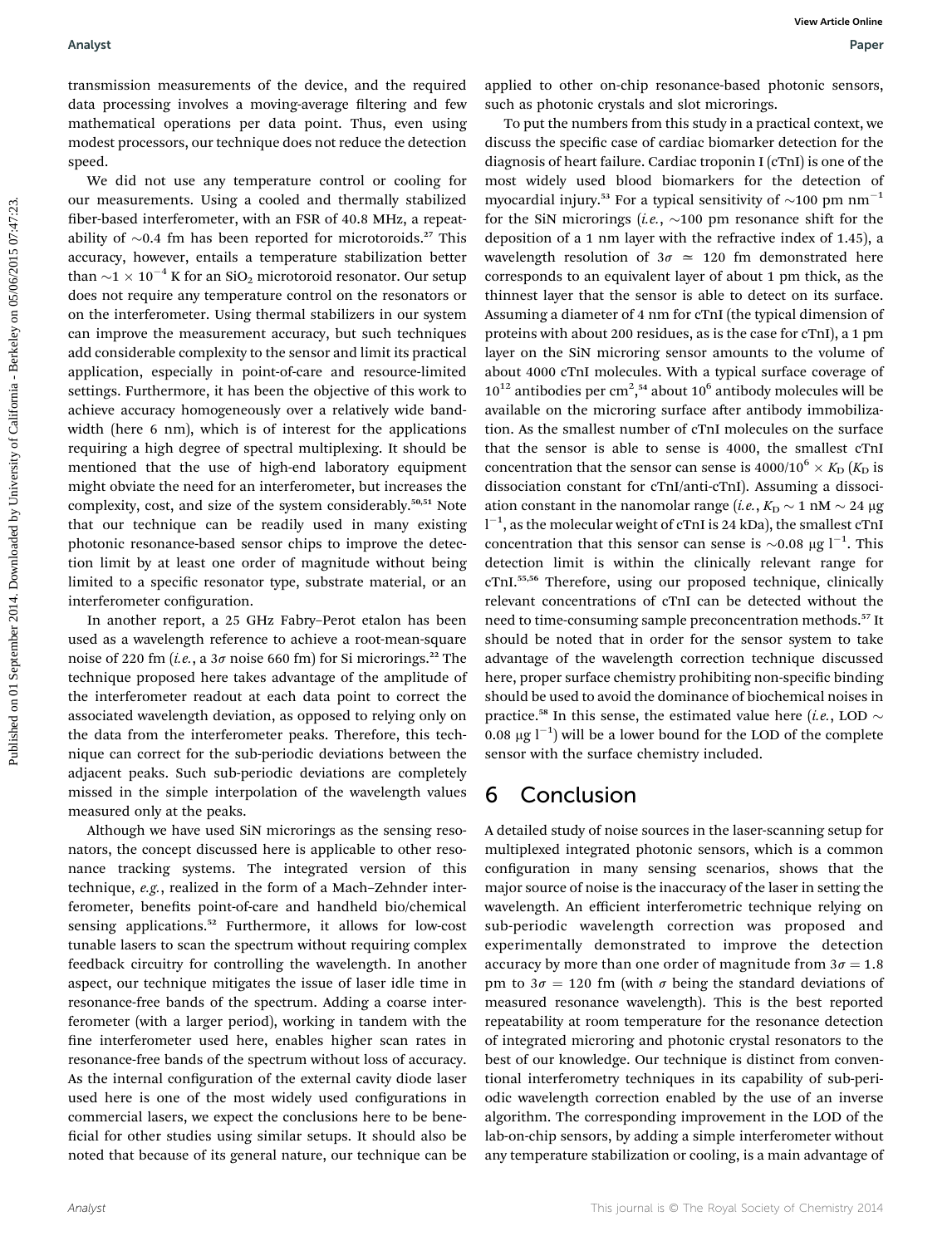# Paper Analyst

our technique. In addition, it allows for the realization of labon-chip sensor systems having a low-cost on-chip tunable laser without complicated control circuitry. Thus, our technique can remarkably benefit bio/chemical lab-on-chip resonance-based integrated photonic sensor systems.

### Acknowledgements

This work was supported by the Defense Advanced Research Projects Agency (DARPA) under Contract no. HR 0011-10-1- 0075. The authors are thankful to Kerry Vahala and Kurt Wiesenfeld for fruitful discussions. They also thank Devin Brown for his help on EBL fabrication process; and Ehsan Shah Hosseini, Amir Hossein Atabaki, Mohammad Soltani, Qing Li, and Siva Yegnanarayanan for their help on fabrication process and optical characterization. Published controlling in different process on 01 September 2014. The september 2014. Neurogen and A. Feliphrid, J. equity of California Controlling China and The September 2014. Neurogen and A. Sharedon, A. Sharedon, A. Sh

### References

- 1 R. Soref, IEEE J. Sel. Top. Quantum Electron., 2006, 12, 1678– 1687.
- 2 X. Fan, I. M. White, S. I. Shopova, H. Zhu, J. D. Suter and Y. Sun, Anal. Chim. Acta, 2008, 620, 8–26.
- 3 U. Levy, K. Campbell, A. Groisman, S. Mookherjea and Y. Fainman, Appl. Phys. Lett., 2006, 88, 111107.
- 4 M. Sorel, G. Giuliani, A. Scirè, R. Miglierina, S. Donati and P. Laybourn, IEEE J. Quantum Electron., 2003, 39, 1187–1195.
- 5 W. D. Sacher, T. Barwicz, B. J. Taylor and J. K. Poon, Opt. Express, 2014, 22, 3777–3786.
- 6 H. K. Hunt and A. M. Armani, Nanoscale, 2010, 2, 1544–1559.
- 7 B. Kuswandi, Nuriman, J. Huskens and W. Verboom, Anal. Chim. Acta, 2007, 601, 141–155.
- 8 R. Heideman, M. Hoekman and E. Schreuder, IEEE J. Sel. Top. Quantum Electron., 2012, 18, 1583–1596.
- 9 C.-Y. Chao, W. Fung and L. J. Guo, IEEE J. Sel. Top. Quantum Electron., 2006, 12, 134–142.
- 10 J. Xu, D. Suarez and D. S. Gottfried, Anal. Bioanal. Chem., 2007, 389, 1193–1199.
- 11 G. Rong, J. D. Ryckman, R. L. Mernaugh and S. M. Weiss, Appl. Phys. Lett., 2008, 93, 161109–161109.
- 12 A. J. Qavi and R. C. Bailey, Angew. Chem., 2010, 122, 4712– 4715.
- 13 F. Ghasemi, A. A. Eftekhar, D. S. Gottfried, X. Song, R. D. Cummings and A. Adibi, SPIE BiOS, 2013, p. 85940A.
- 14 A. L. Washburn, M. S. Luchansky, A. L. Bowman and R. C. Bailey, Anal. Chem., 2009, 82, 69–72.
- 15 M. K. Park, J. S. Kee, J. Y. Quah, V. Netto, J. Song, Q. Fang, E. M. La Fosse and G.-Q. Lo, Sens. Actuators, B, 2013, 176, 552–559.
- 16 K. B. Gylfason, C. F. Carlborg, A. Kazmierczak, F. Dortu, L. Vivien, C. A. Barrios, W. van der Wijngaart, G. Stemme, et al., Opt. Express, 2010, 18, 3226–3237.
- 17 J. T. Kirk, G. E. Fridley, J. W. Chamberlain, E. D. Christensen, M. Hochberg and D. M. Ratner, Lab Chip, 2011, 11, 1372– 1377.
- 18 L. Jin, M. Li and J.-J. He, Opt. Commun., 2011, 284, 156–159.
- 19 A. Hassibi, H. Vikalo and A. Hajimiri, J. Appl. Phys., 2007, 102, 014909.
- 20 Z. Mkhitaryan, A. Shatveryan, V. Aroutiounian, M. Ghulinyan, L. Pavesi, L. Kish and C. G. Granqvist, Phys. E, 2007, 38, 160–163.
- 21 K. De Vos, J. Girones, T. Claes, Y. De Koninck, S. Popelka, E. Schacht, R. Baets and P. Bienstman, IEEE Photonics J., 2009, 1, 225–235.
- 22 M. Iqbal, M. A. Gleeson, B. Spaugh, F. Tybor, W. G. Gunn, M. Hochberg, T. Baehr-Jones, R. C. Bailey and L. C. Gunn, IEEE J. Sel. Top. Quantum Electron., 2010, 16, 654–661.
- 23 X. S. Yao and L. Maleki, J. Opt. Soc. Am. B, 1996, 13, 1725– 1735.
- 24 L. Chrostowski, S. Grist, J. Flueckiger, W. Shi, X. Wang, E. Ouellet, H. Yun, M. Webb, B. Nie and Z. Liang, SPIE LASE, 2012, p. 823620.
- 25 K. Kurihara, K. Nakamura and K. Suzuki, Sens. Actuators, B, 2002, 86, 49–57.
- 26 F. Ghasemi and A. Adibi, Conference on Lasers and Electro-Optics, 2014, p. STh4H.4.
- 27 T. Lu, H. Lee, T. Chen, S. Herchak, J.-H. Kim, S. E. Fraser, R. C. Flagan and K. Vahala, Proc. Natl. Acad. Sci. U. S. A., 2011, 108, 5976–5979.
- 28 K. De Vos, I. Bartolozzi, E. Schacht, P. Bienstman and R. Baets, Opt. Express, 2007, 15, 7610–7615.
- 29 J. S. Orcutt, A. Khilo, C. W. Holzwarth, M. A. Popović, H. Li, J. Sun, T. Bonifield, R. Hollingsworth, F. X. Kärtner, H. I. Smith, V. Stojanovic and R. J. Ram, Opt. Express, 2011, 19, 2335–2346.
- 30 M. Soltani, S. Yegnanarayanan, Q. Li and A. Adibi, IEEE J. Quantum Electron., 2010, 46, 1158–1169.
- 31 J. Teng, P. Dumon, W. Bogaerts, H. Zhang, X. Jian, X. Han, M. Zhao, G. Morthier and R. Baets, Opt. Express, 2009, 17, 14627–14633.
- 32 A. Arbabi and L. L. Goddard, Opt. Lett., 2013, 38, 3878–3881.
- 33 T. Retajczyk Jr and A. Sinha, Thin Solid Films, 1980, 70, 241– 247.
- 34 J.-H. Zhao, T. Ryan, P. S. Ho, A. J. McKerrow and W.-Y. Shih, J. Appl. Phys., 1999, 85, 6421–6424.
- 35 P. Alipour, E. S. Hosseini, A. A. Eftekhar, B. Momeni and A. Adibi, Opt. Lett., 2010, 35, 3462–3464.
- 36 M. L. Gorodetsky and I. S. Grudinin, J. Opt. Soc. Am. B, 2004, 21, 697–705.
- 37 A. Yariv, Introduction to optical electronics, Holt, Rinehart and Winston, Inc., New York, NY, 1976.
- 38 X. Zhou, L. Zhang, A. Armani, D. Zhang, X. Duan, J. Liu, H. Zhang and W. Pang, IEEE J. Sel. Top. Quantum Electron., 2014, 20, 1–10.
- 39 P. Bienstman, K. De Vos, T. Claes, P. Debackere, R. Baets, J. Girones and E. Schacht, Proc. SPIE, 2009, 7220.
- 40 V. M. Passaro and F. De Leonardis, IEEE J. Sel. Top. Quantum Electron., 2006, 12, 124–133.
- 41 I. M. White and X. Fan, Opt. Express, 2008, 16, 1020–1028.
- 42 J. Hu, X. Sun, A. Agarwal and L. C. Kimerling, J. Opt. Soc. Am. B, 2009, 26, 1032–1041.